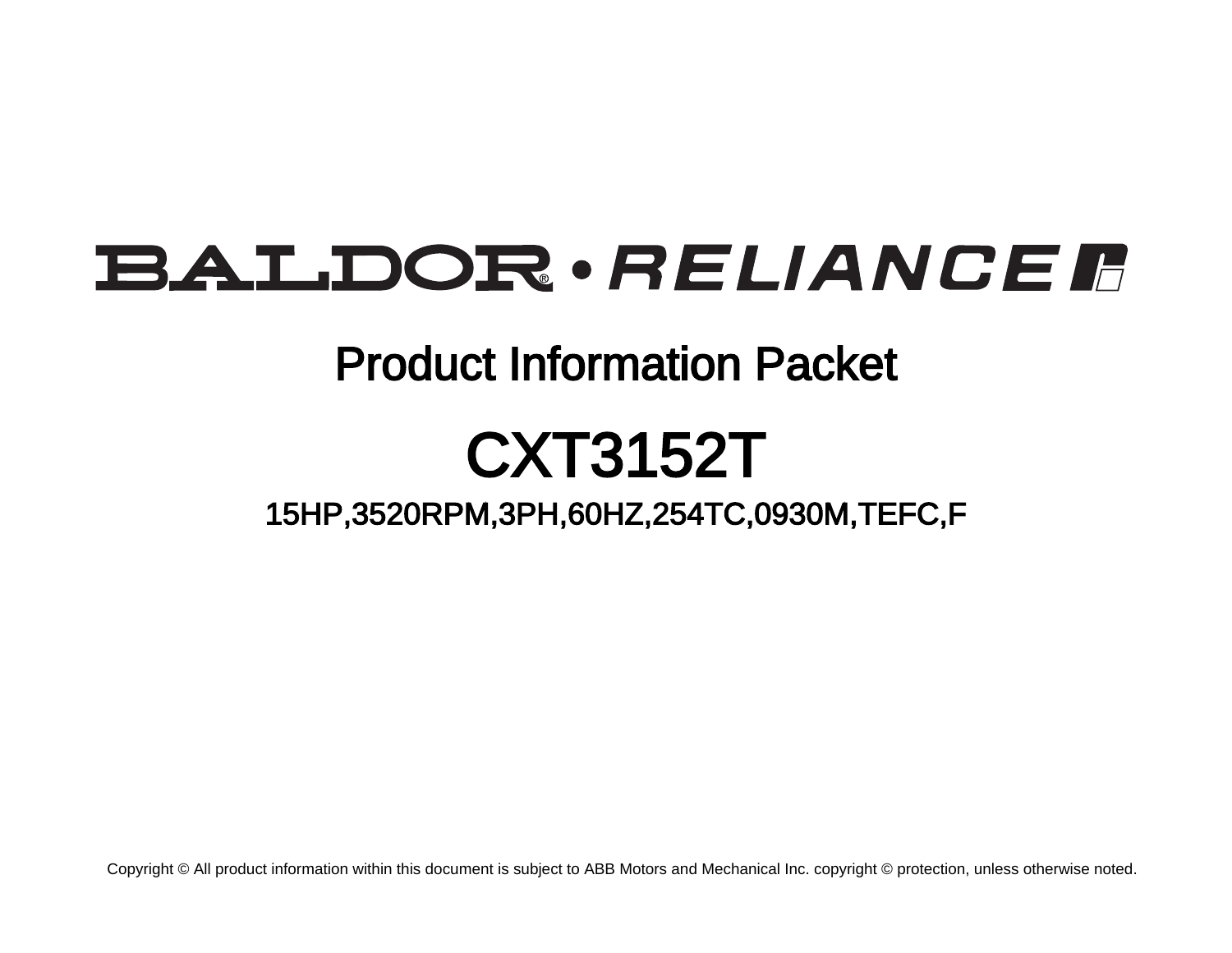#### BALDOR · RELIANCE F Product Information Packet: CXT3152T - 15HP,3520RPM,3PH,60HZ,254TC,0930M,TEFC,F

| <b>Part Detail</b> |    |             |              |             |        |                      |            |  |  |
|--------------------|----|-------------|--------------|-------------|--------|----------------------|------------|--|--|
| Revision:          | D  | Status:     | PRD/A        | Change #:   |        | Proprietary:         | No         |  |  |
| Type:              | AC | Elec. Spec: | 09WGZ602     | CD Diagram: | CD0180 | Mfg Plant:           |            |  |  |
| Mech. Spec:        |    | Layout:     | 09LY-001-012 | Poles:      | 02     | <b>Created Date:</b> | 12-04-2020 |  |  |
| Base:              |    | Eff. Date:  | 04-07-2021   | Leads:      | 9#12   |                      |            |  |  |

| <b>Specs</b>                           |                     |                                       |                              |
|----------------------------------------|---------------------|---------------------------------------|------------------------------|
| <b>Catalog Number:</b>                 | CXT3152T            | <b>Electrically Isolated Bearing:</b> | Not Electrically Isolated    |
| Enclosure:                             | <b>TEFC</b>         | <b>Feedback Device:</b>               | NO FEEDBACK                  |
| Frame:                                 | 254TC               | <b>Heater Indicator:</b>              | No Heater                    |
| <b>Frame Material:</b>                 | Iron                | <b>Insulation Class:</b>              | F                            |
| Motor Letter Type:                     | Three Phase         | <b>Inverter Code:</b>                 | <b>Inverter Duty</b>         |
| Output @ Frequency:                    | 15,000 HP @ 60 HZ   | IP Rating:                            | <b>NONE</b>                  |
| Synchronous Speed @ Frequency:         | 3600 RPM @ 60 HZ    | <b>KVA Code:</b>                      | G                            |
| Voltage @ Frequency:                   | 460.0 V @ 60 HZ     | <b>Lifting Lugs:</b>                  | <b>Standard Lifting Lugs</b> |
|                                        | 230.0 V @ 60 HZ     | <b>Locked Bearing Indicator:</b>      | <b>Locked Bearing</b>        |
| XP Class and Group:                    | CLI GP A, B, C, D   | <b>Motor Lead Termination:</b>        | <b>Flying Leads</b>          |
| <b>XP Division:</b>                    | Division II         | Motor Type:                           | 0934M                        |
| <b>Agency Approvals:</b>               | <b>CCSA US</b>      | <b>Mounting Arrangement:</b>          | F <sub>1</sub>               |
|                                        | <b>CSA EEV</b>      | <b>Power Factor:</b>                  | 91                           |
|                                        | <b>NEMA PREMIUM</b> | <b>Product Family:</b>                | <b>General Purpose</b>       |
|                                        | <b>UR</b>           | <b>Pulley Face Code:</b>              | C-Face                       |
| <b>Auxillary Box:</b>                  | No Auxillary Box    | <b>Rodent Screen:</b>                 | None                         |
| <b>Auxillary Box Lead Termination:</b> | None                | <b>Shaft Ground Indicator:</b>        | No Shaft Grounding           |
| <b>Base Indicator:</b>                 | Rigid               | <b>Shaft Rotation:</b>                | Reversible                   |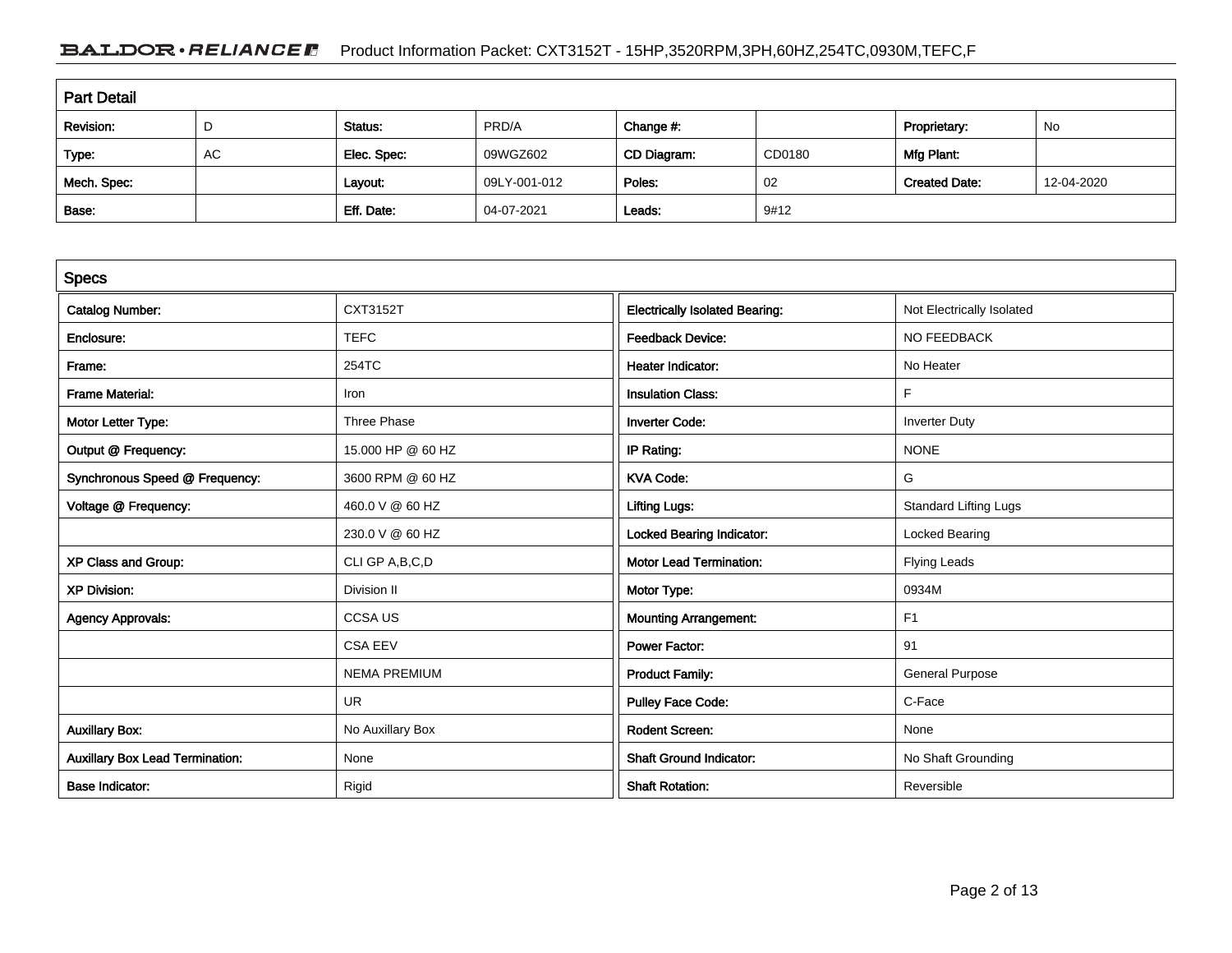| <b>Bearing Grease Type:</b>         | Polyrex EM (-20F +300F) | <b>Speed Code:</b>                 | Single Speed        |
|-------------------------------------|-------------------------|------------------------------------|---------------------|
| Blower:                             | None                    | <b>Motor Standards:</b>            | <b>NEMA</b>         |
| <b>Constant Torque Speed Range:</b> | 6                       | <b>Starting Method:</b>            | Direct on line      |
| Current @ Voltage:                  | 38.000 A @ 208.0 V      | Thermal Device - Bearing:          | None                |
|                                     | 34.000 A @ 230.0 V      | Thermal Device - Winding:          | None                |
|                                     | 17.000 A @ 460.0 V      | <b>Vibration Sensor Indicator:</b> | No Vibration Sensor |
| Design Code:                        | В                       | <b>Winding Thermal 1:</b>          | None                |
| Drip Cover:                         | No Drip Cover           | <b>Winding Thermal 2:</b>          | None                |
| Duty Rating:                        | <b>CONT</b>             | <b>XP Temp Code:</b>               | T <sub>3</sub> C    |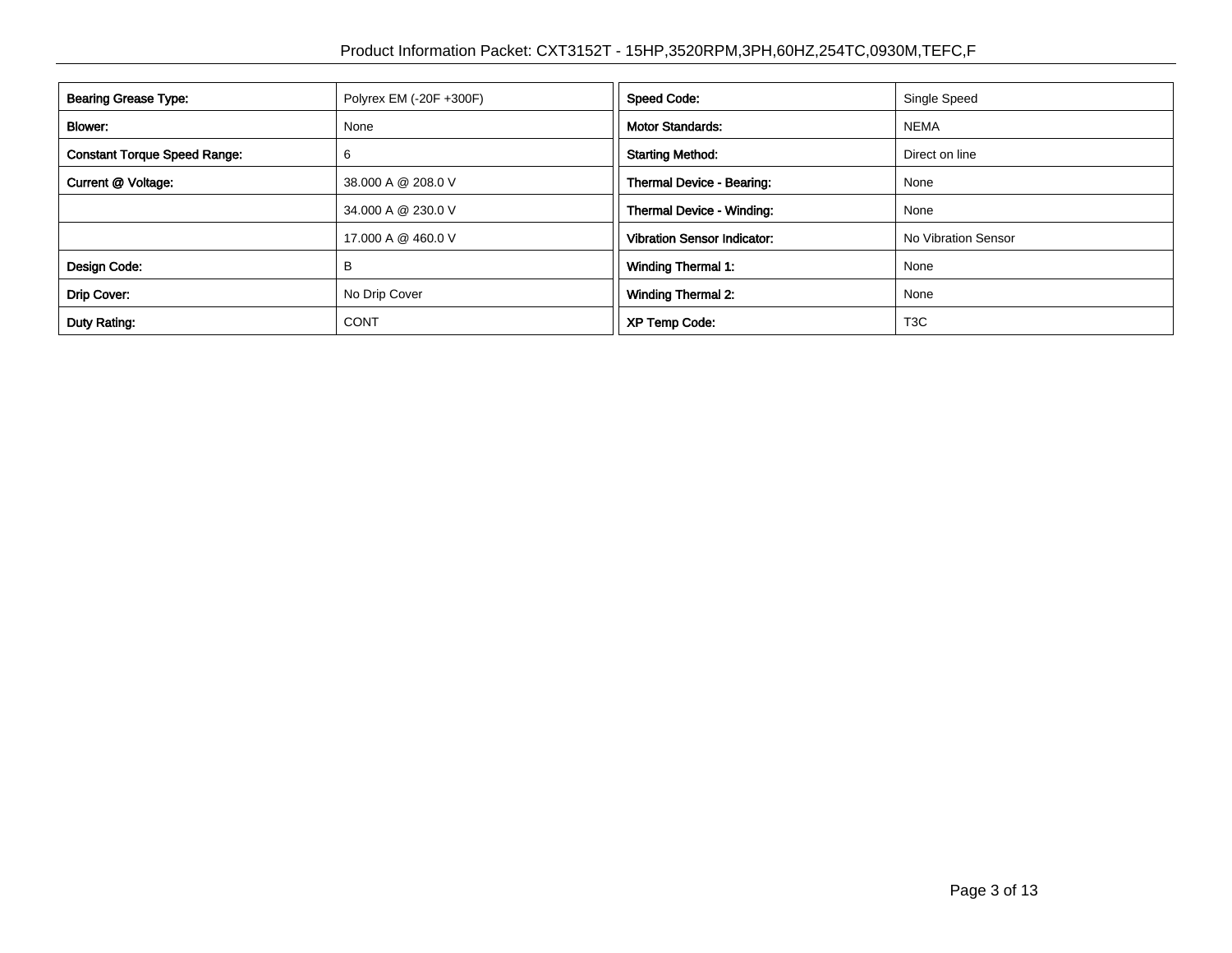#### BALDOR · RELIANCE F Product Information Packet: CXT3152T - 15HP,3520RPM,3PH,60HZ,254TC,0930M,TEFC,F

| Nameplate NP4163L        |                              |            |                          |                          |            |                  |
|--------------------------|------------------------------|------------|--------------------------|--------------------------|------------|------------------|
|                          | CAT.NO. CXT3152T             |            |                          |                          | $I.P.$ 54  |                  |
|                          | SPEC. 09-0000-2788           |            |                          |                          |            | <b>ENCL</b> TEFC |
| $FRAME$ 254TC            |                              |            | $H.P.$ 15                |                          |            |                  |
|                          | <b>VOLTS</b> 230/460         |            | P.F. 87                  |                          |            |                  |
| <b>F.L. AMPS</b> 35/17.5 |                              |            |                          | RATING 40C AMB-CONT      |            |                  |
| <b>R.P.M.</b> 3520       |                              |            |                          | <b>USABLE AT 208V 38</b> |            |                  |
| HZ. 60                   |                              | PH. $ 3$   |                          | <b>CLASS</b> F           |            |                  |
| SER.F. 1.15              |                              | $DES.$ B   |                          |                          | SLHZ $1.3$ |                  |
| NEMA NOM. EFF. 91        |                              |            | $WK2$ 0.77               |                          |            |                  |
|                          | $DE$ 6309                    | $ODE$ 6208 |                          |                          |            |                  |
| MAG. CUR. 12.6/6.3       |                              |            |                          |                          |            |                  |
| INV TYPE PWM             | $CHP$ 60                     |            | TO 90                    |                          |            | T. CODE T3A      |
| CT 6                     | TO 60                        |            | $\mathsf{V}\mathsf{T}$ 3 | TO 60                    |            |                  |
|                          | $CC$ 010A                    | <b>SN</b>  |                          |                          |            |                  |
|                          | USABLE AT 50HZ 10HP 190/380V |            |                          |                          |            |                  |
|                          | 30/15A SF1.0                 |            |                          |                          |            |                  |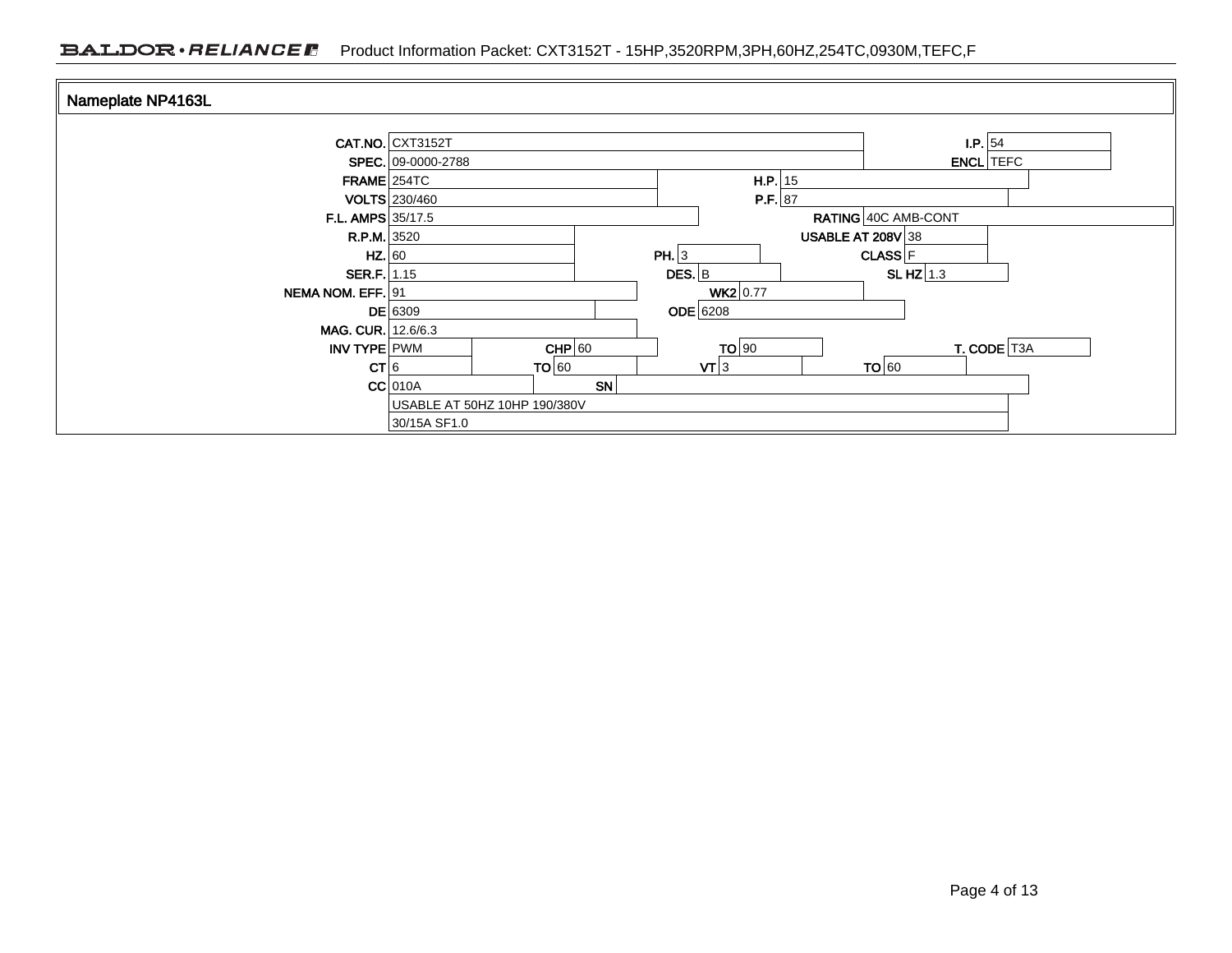| <b>Parts List</b>  |                                          |          |  |  |  |  |
|--------------------|------------------------------------------|----------|--|--|--|--|
| <b>Part Number</b> | Description                              | Quantity |  |  |  |  |
| SA388341           | SA 09-0000-2788                          | 1.000 EA |  |  |  |  |
| RA378701           | RA 09-0000-2788                          | 1.000 EA |  |  |  |  |
| LB1115N            | LABEL, LIFTING DEVICE (ON ROLLS)         | 1.000 EA |  |  |  |  |
| LB1119N            | <b>WARNING LABEL</b>                     | 1.000 EA |  |  |  |  |
| LC0181             | <b>CONNECTION LABEL</b>                  | 1.000 EA |  |  |  |  |
| LB1449             | DIV-2/NEC WARNING LABEL                  | 1.000 EA |  |  |  |  |
| NP4163L            | SS CP INV DIV-2 UL CSA-C US EEV PREM, DI | 1.000 EA |  |  |  |  |
| 85XU0407S04        | 4X1/4 U DRIVE PIN STAINLESS              | 2.000 EA |  |  |  |  |
| MN416A01           | TAG-INSTAL-MAINT no wire (2100/bx) 4/22  | 1.000 EA |  |  |  |  |
| HW3201A01          | 1/2-13 EYEBOLT                           | 1.000 EA |  |  |  |  |
| HW1002A63          | WASHER, 5/8 HI-COLLAR SPRLCKWASHER       | 1.000 EA |  |  |  |  |
| 09FH4000SP         | 309 FH - BLACK PRIMER                    | 1.000 EA |  |  |  |  |
| HW1001A38          | LOCKWASHER 3/8, ZINC PLT .688 OD, .382 I | 4.000 EA |  |  |  |  |
| XY3816A12          | 3/8-16 FINISHED NUT                      | 4.000 EA |  |  |  |  |
| 37FN3002C02        | EXFN, PLASTIC, 6.00 OD, 1.503 ID         | 1.000 EA |  |  |  |  |
| HW2500A25          | WOODRUFF KEY USA #1008 #BLOW CARBON STEE | 1.000 EA |  |  |  |  |
| MJ1000A02          | GREASE, POLYREX EM EXXON                 | 0.080 LB |  |  |  |  |
| 09EP1100A196       | ENDPLATE, MACH                           | 1.000 EA |  |  |  |  |
| HA3400A33          | STUD-3/8-16 X 4.82 HEX WELKER            | 4.000 EA |  |  |  |  |
| HW1001A38          | LOCKWASHER 3/8, ZINC PLT .688 OD, .382 I | 4.000 EA |  |  |  |  |
| HW4600B44          | V-RING SLINGER 1.500 X 1.810 X .28 VITON | 1.000 EA |  |  |  |  |
| HW5100A08          | W3118-035 WVY WSHR (WB)                  | 1.000 EA |  |  |  |  |
| HA4066A01          | PUSH IN T-DRAIN FITTING (BLACK)          | 1.000 EA |  |  |  |  |
| 09EP1300A164       | FACE MTD. E.P. 309 ENCL 254-6TC 309 BRG- | 1.000 EA |  |  |  |  |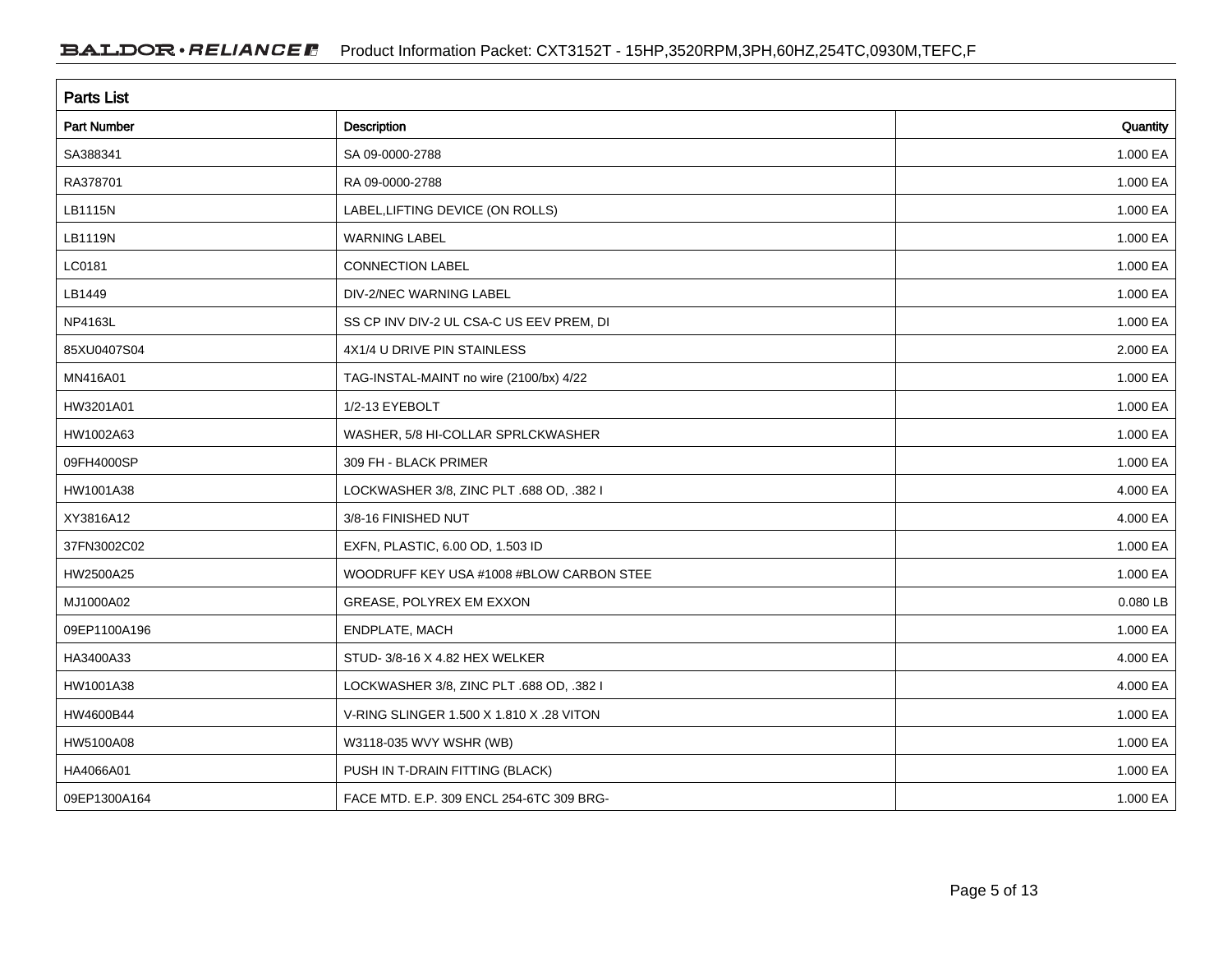| Parts List (continued) |                                            |          |  |  |  |
|------------------------|--------------------------------------------|----------|--|--|--|
| <b>Part Number</b>     | Description                                | Quantity |  |  |  |
| HW1001A38              | LOCKWASHER 3/8, ZINC PLT .688 OD, .382 I   | 4.000 EA |  |  |  |
| 10XN3816K28            | 3/8-16 X 1.75 HEX HD CAP SCREW, GRADE 5    | 4.000 EA |  |  |  |
| HW4600B44              | V-RING SLINGER 1.500 X 1.810 X .28 VITON   | 1.000 EA |  |  |  |
| 10XN2520K36            | 1/4-20 X 2.25" HX HD SCRWGRADE 5, ZINC P   | 4.000 EA |  |  |  |
| HW1001A25              | LOCKWASHER 1/4, ZINC PLT .493 OD, .255 I   | 4.000 EA |  |  |  |
| HA4066A01              | PUSH IN T-DRAIN FITTING (BLACK)            | 1.000 EA |  |  |  |
| 09CB3002A10            | CB MACH 1.38 DIA. LEAD HOLE 2.38 MTG       | 1.000 EA |  |  |  |
| 09GS1000SP             | GASKET-CONDUIT BOX, 1/16 THICK LEXIDE      | 1.000 EA |  |  |  |
| 51XW2520A12            | .25-20 X .75, TAPTITE II, HEX WSHR SLTD    | 4.000 EA |  |  |  |
| WD1000B16              | T&B CX70TN OR L70P TERMINAL LUG            | 1.000 EA |  |  |  |
| 59XW2520G07            | .25-20X.44, HEX SER WSHR, TAPTITE 2, GREEN | 1.000 EA |  |  |  |
| 09CB3501SP             | CONDUIT BOX LID FOR 09CB3001 & 09CB3002    | 1.000 EA |  |  |  |
| 09GS1013SP             | GS FOR 09CB3501, 12CB1500 & 12CB1503 LID   | 1.000 EA |  |  |  |
| 51XW2520A12            | .25-20 X .75, TAPTITE II, HEX WSHR SLTD    | 2.000 EA |  |  |  |
| MG1025L14              | WILKOFAST, 776.14, GRUNDFOS BLACK          | 0.070 GA |  |  |  |
| 09PA1000               | PACKAGING GROUP COMBINED PRINT             | 1.000 EA |  |  |  |
| HW2501G25              | KEY, 3/8 SQ X 2.875                        | 1.000 EA |  |  |  |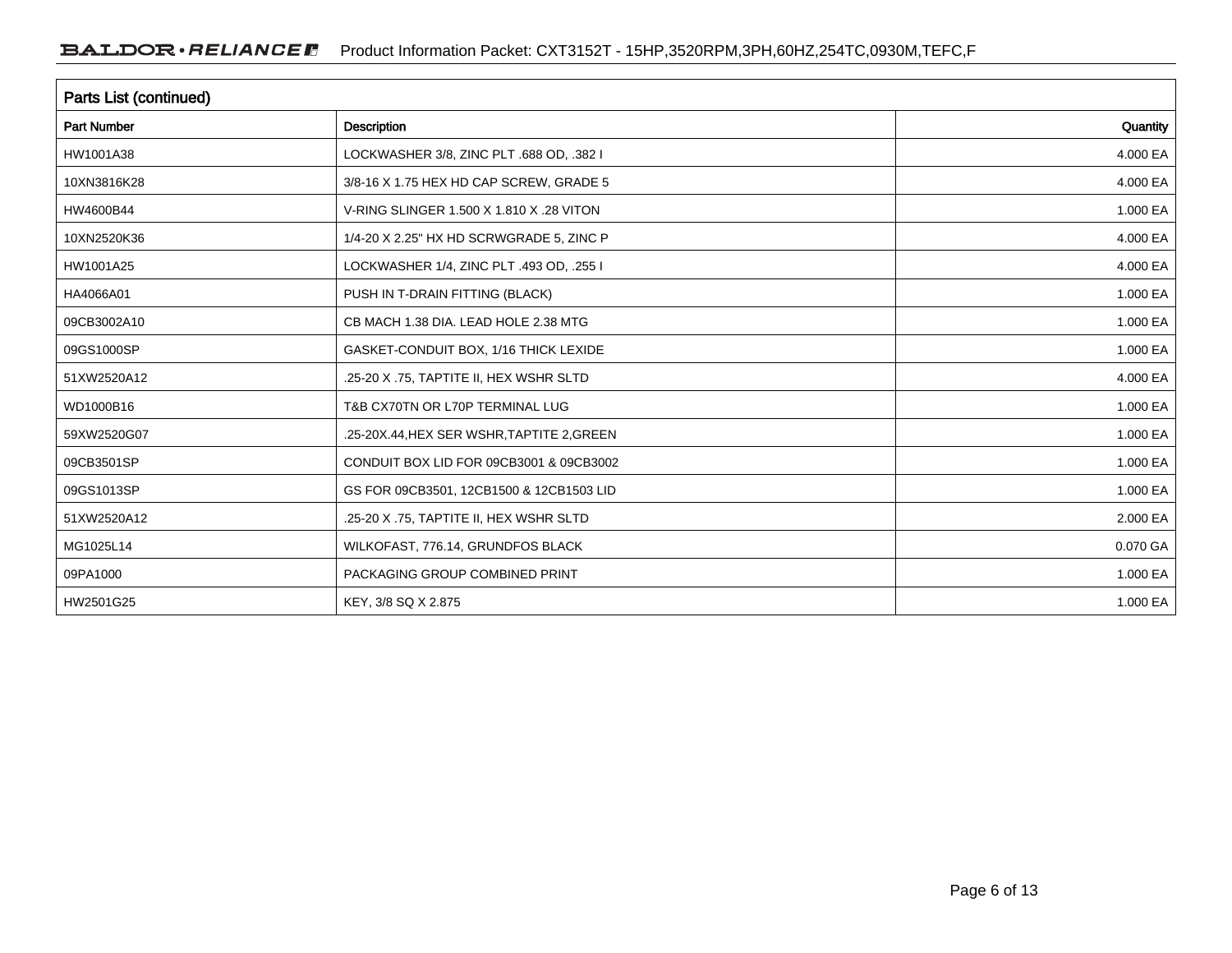#### **AC Induction Motor Performance Data**

Record # 52926Typical performance - not guaranteed values

| Winding: 09WGT003-R005<br><b>Type: 0934M</b> |                   |              | <b>Enclosure: TEFC</b>                       |                    |
|----------------------------------------------|-------------------|--------------|----------------------------------------------|--------------------|
| <b>Nameplate Data</b>                        |                   |              | 460 V, 60 Hz:<br><b>Single Voltage Motor</b> |                    |
| <b>Rated Output (HP)</b>                     |                   | 15           | <b>Full Load Torque</b>                      | 22.4 LB-FT         |
| <b>Volts</b>                                 |                   | 230/460      | <b>Start Configuration</b>                   | direct on line     |
| <b>Full Load Amps</b>                        |                   | 34/17        | <b>Breakdown Torque</b>                      | 87.8 LB-FT         |
| <b>R.P.M.</b>                                |                   | 3510         | <b>Pull-up Torque</b>                        | 26 LB-FT           |
| Hz                                           | 60 Phase          | 3            | <b>Locked-rotor Torque</b>                   | 32.7 LB-FT         |
| <b>NEMA Design Code</b>                      | <b>B KVA Code</b> | G            | <b>Starting Current</b>                      | 114 A              |
| Service Factor (S.F.)                        |                   |              | <b>No-load Current</b>                       | 5.1A               |
| <b>NEMA Nom. Eff.</b>                        | 91 Power Factor   | 91           | Line-line Res. @ 25°C                        | $0.65007$ $\Omega$ |
| <b>Rating - Duty</b>                         |                   | 40C AMB-CONT | Temp. Rise @ Rated Load                      | $54^{\circ}$ C     |

#### **Load Characteristics 460 V, 60 Hz, 15 HP**

| % of Rated Load     | 25     | 50     | 75   | 100    | 125    | 150    |
|---------------------|--------|--------|------|--------|--------|--------|
| <b>Power Factor</b> | -61    | 80     | 88   | 89     | 90     | 90     |
| Efficiency          | 87.4   | 91.3   | 91.8 | 91.2   | 90.1   | 88.8   |
| <b>Speed</b>        | 3581.4 | 3562.9 | 3544 | 3522.3 | 3498.5 | 3472.2 |
| Line amperes        | 6.66   | 9.71   | 13.1 | 17.3   | 21.7   | 26.5   |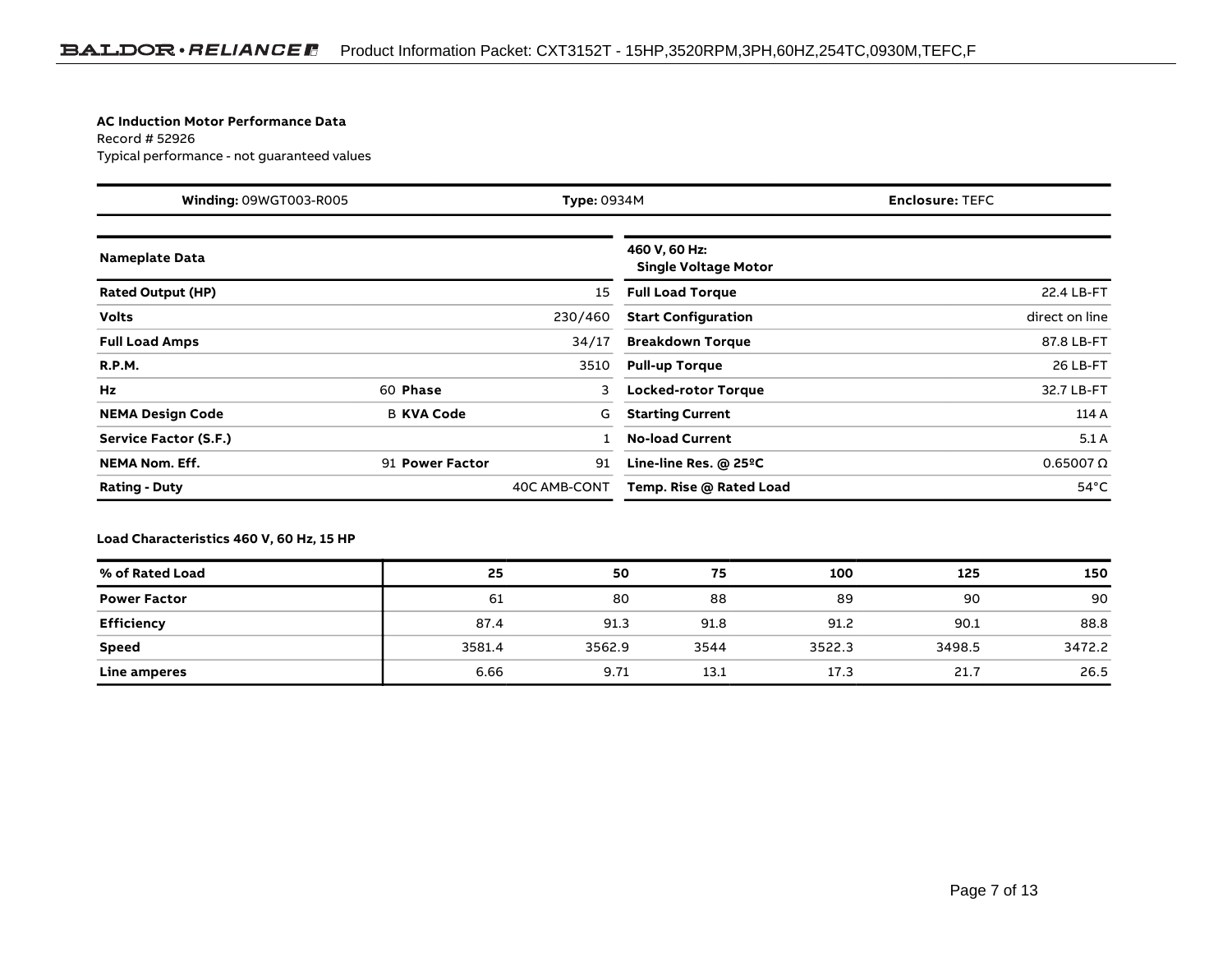

Performance Graph at 460V, 60Hz, 15.0HP Typical performance - Not guaranteed values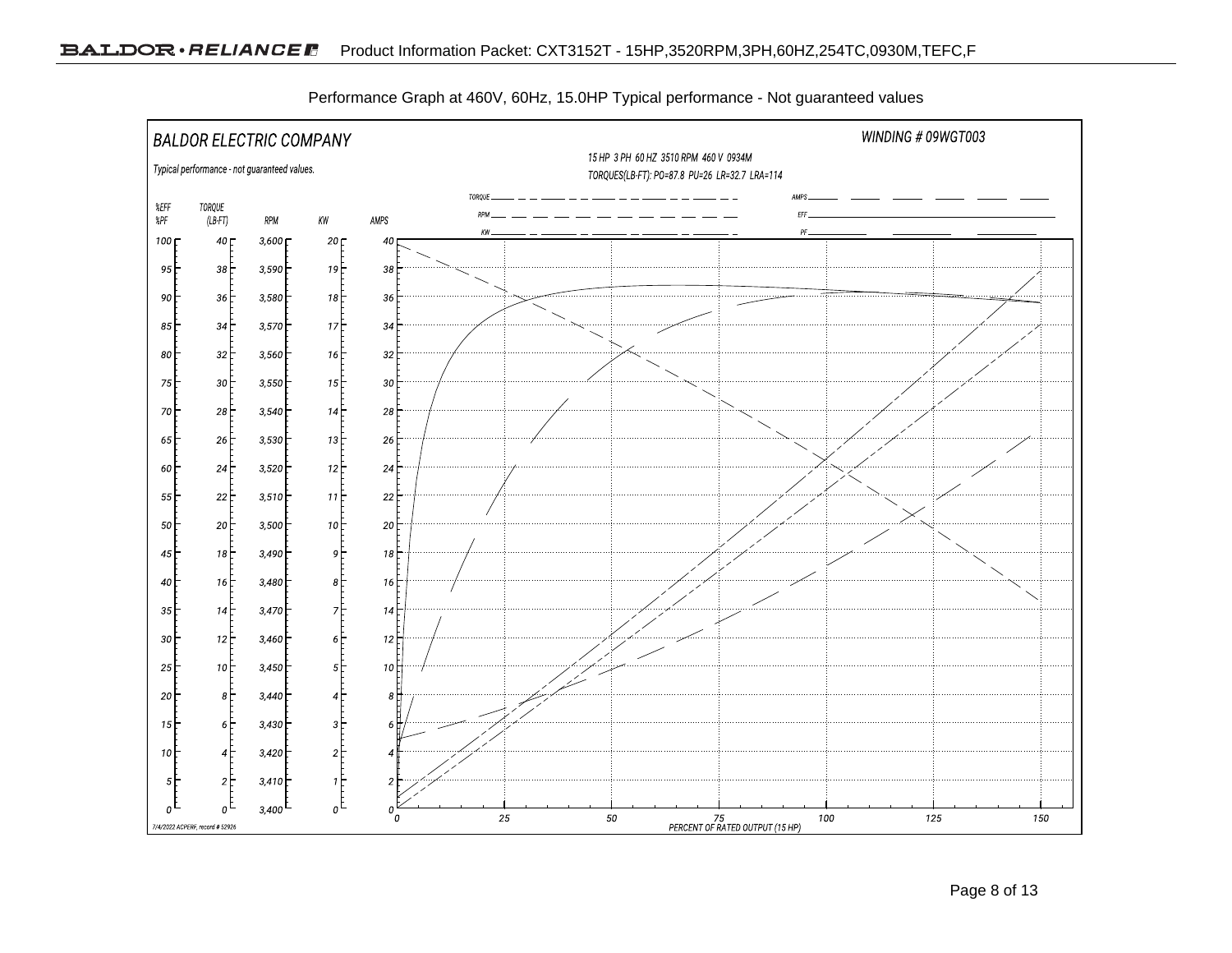#### **AC Induction Motor Performance Data**

Record # 70627Typical performance - not guaranteed values

| Winding: 09WGT003-R001<br><b>Type: 0934M</b> |                   |              | <b>Enclosure: TEFC</b>                       |                    |
|----------------------------------------------|-------------------|--------------|----------------------------------------------|--------------------|
| <b>Nameplate Data</b>                        |                   |              | 460 V, 60 Hz:<br><b>Single Voltage Motor</b> |                    |
| <b>Rated Output (HP)</b>                     |                   | 15           | <b>Full Load Torque</b>                      | 22.4 LB-FT         |
| <b>Volts</b>                                 |                   | 230/460      | <b>Start Configuration</b>                   | direct on line     |
| <b>Full Load Amps</b>                        |                   | 34/17        | <b>Breakdown Torque</b>                      | 87.8 LB-FT         |
| <b>R.P.M.</b>                                |                   | 3510         | <b>Pull-up Torque</b>                        | 26 LB-FT           |
| Hz                                           | 60 Phase          | 3            | <b>Locked-rotor Torque</b>                   | 32.7 LB-FT         |
| <b>NEMA Design Code</b>                      | <b>B KVA Code</b> | G            | <b>Starting Current</b>                      | 114 A              |
| Service Factor (S.F.)                        |                   | 1.15         | <b>No-load Current</b>                       | 5.1A               |
| <b>NEMA Nom. Eff.</b>                        | 91 Power Factor   | 91           | Line-line Res. @ 25°C                        | $0.65007$ $\Omega$ |
| <b>Rating - Duty</b>                         |                   | 40C AMB-CONT | Temp. Rise @ Rated Load                      | $54^{\circ}$ C     |
| S.F. Amps                                    |                   |              | Temp. Rise @ S.F. Load                       | $68^{\circ}$ C     |

#### **Load Characteristics 460 V, 60 Hz, 15 HP**

| % of Rated Load     | 25     | 50     | 75   | 100    | 125    | 150    | S.F. |
|---------------------|--------|--------|------|--------|--------|--------|------|
| <b>Power Factor</b> | 61     | 80     | 88   | 89     | 90     | 90     | 90   |
| <b>Efficiency</b>   | 87.4   | 91.3   | 91.8 | 91.2   | 90.1   | 88.8   | 90.5 |
| Speed               | 3581.4 | 3562.9 | 3544 | 3522.3 | 3498.5 | 3472.2 | 3508 |
| Line amperes        | 6.66   | 9.71   | 13.1 | 17.3   | 21.7   | 26.5   | 19.9 |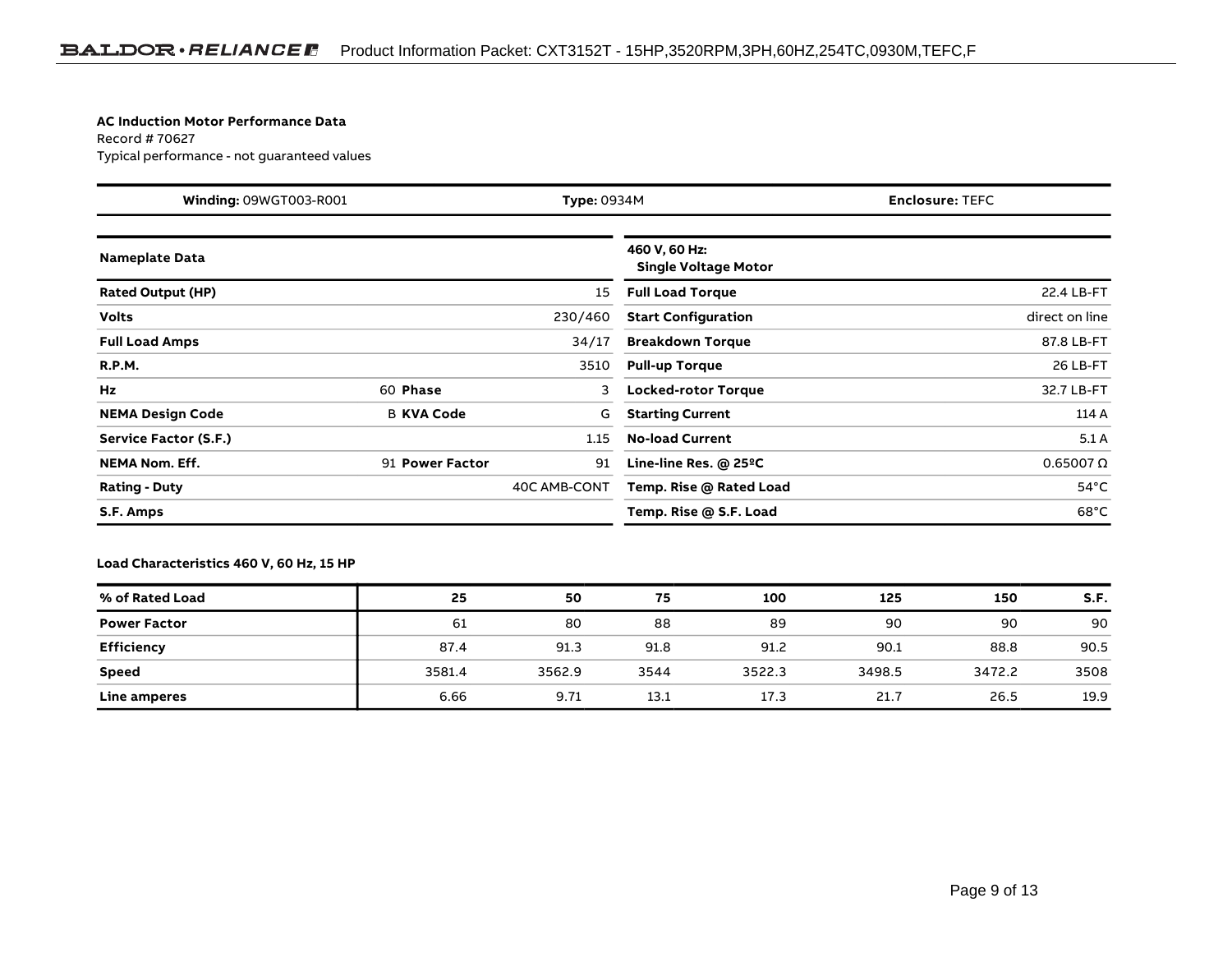

Performance Graph at 460V, 60Hz, 15.0HP Typical performance - Not guaranteed values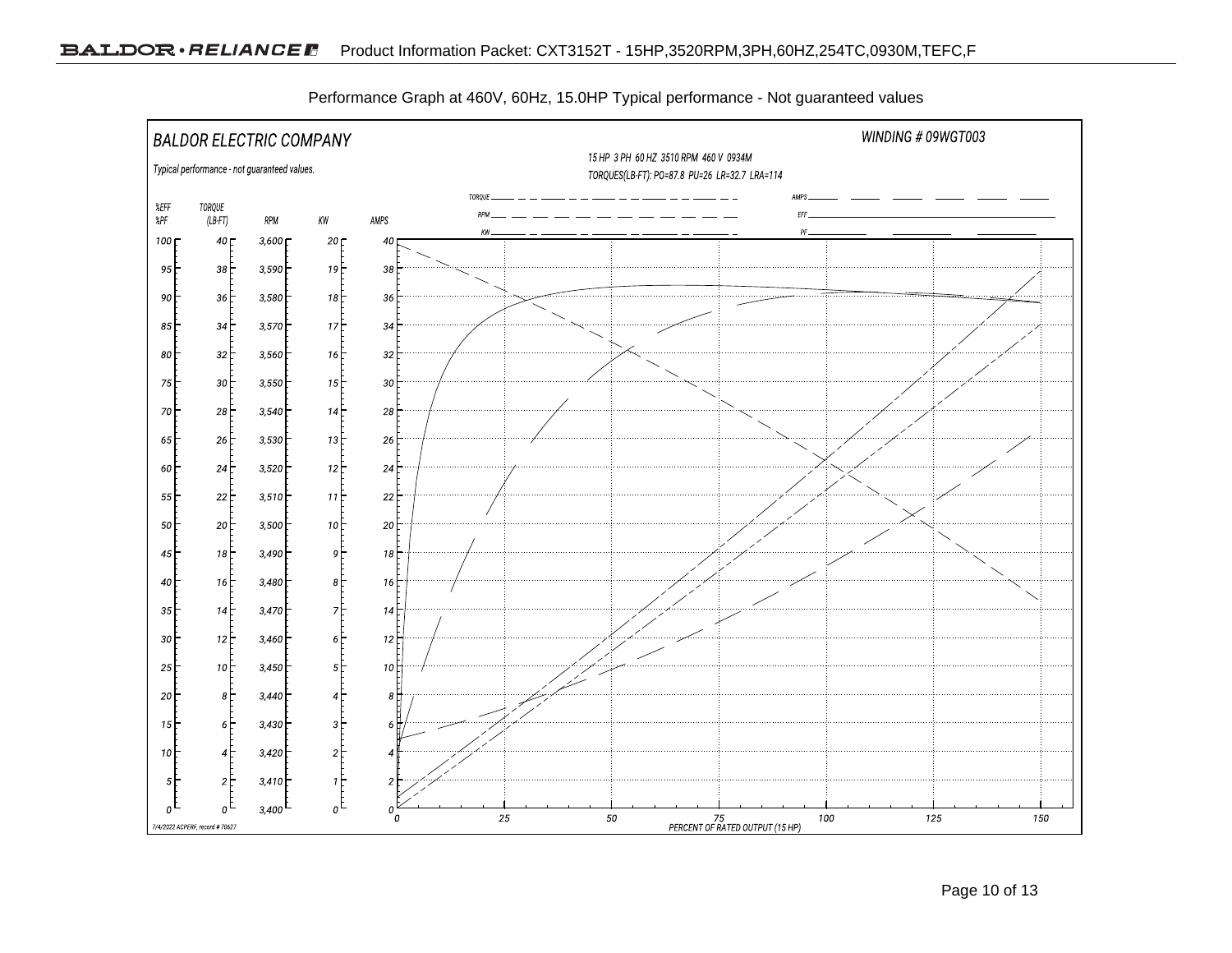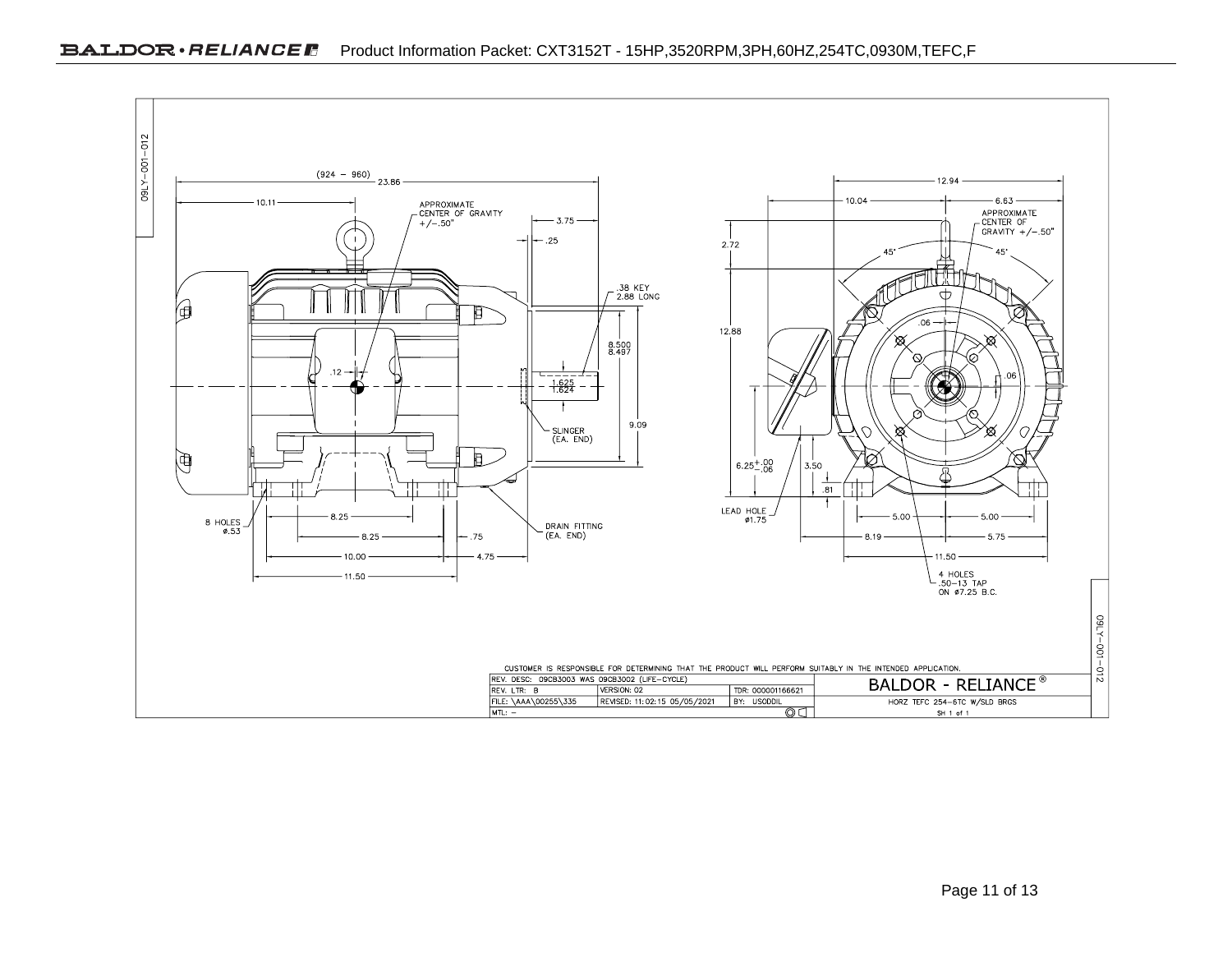